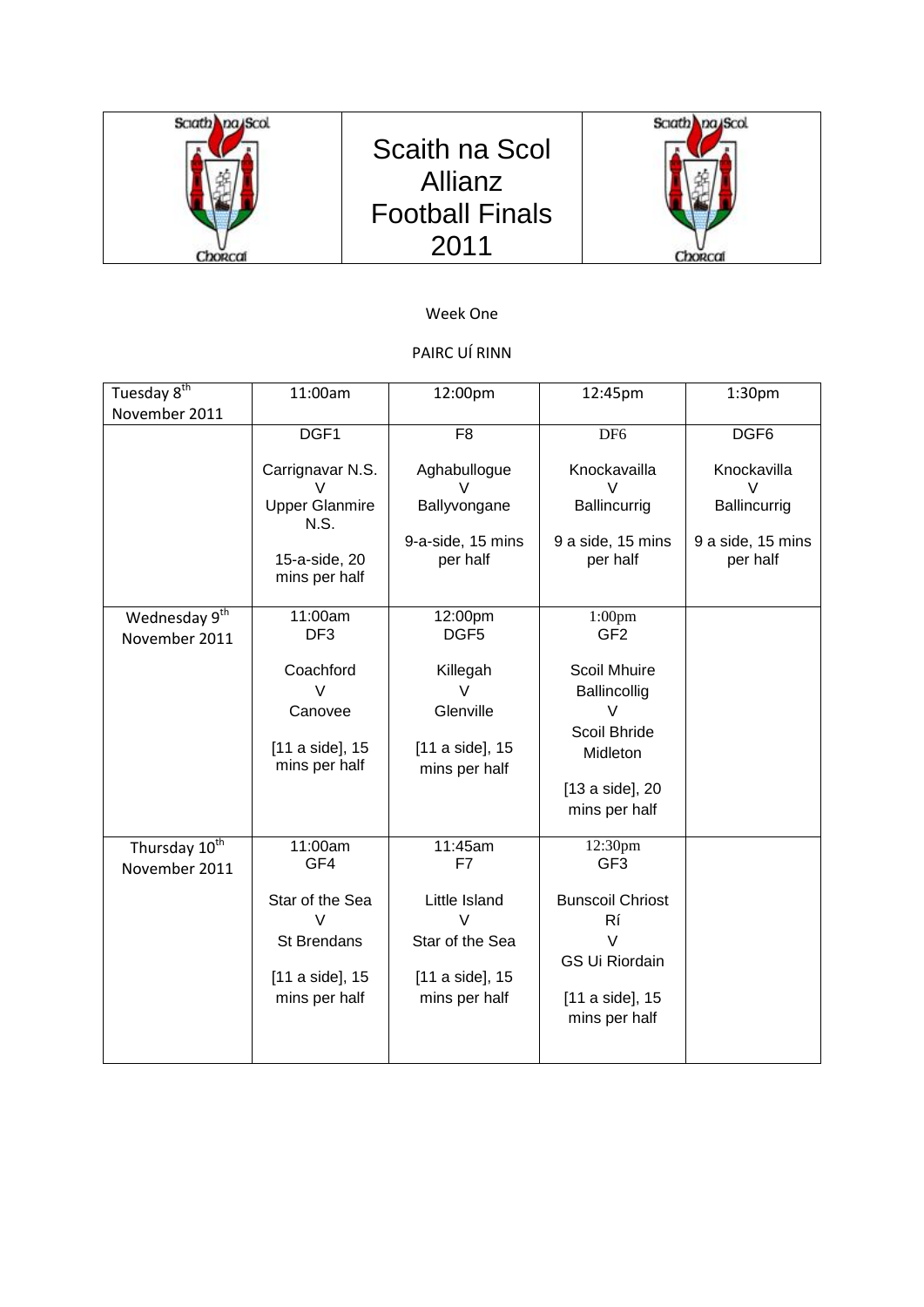### Week Two

### PAIRC UI RINN

| Monday 14th<br>November 2011                                 | 11:00am<br>F10 Urban<br>Greenmount<br>V<br>Sc Padre Pio<br>[13 a side], 20<br>mins a half                                      | 12:00pm<br>F <sub>5</sub><br>Crosshaven BNS<br>$\vee$<br>Brooklodge<br>[13 a side], 20<br>mins a half                         |                                                                                                              |                                                                                                |
|--------------------------------------------------------------|--------------------------------------------------------------------------------------------------------------------------------|-------------------------------------------------------------------------------------------------------------------------------|--------------------------------------------------------------------------------------------------------------|------------------------------------------------------------------------------------------------|
| Tuesday 15 <sup>th</sup><br>November 2011                    | 11:00am<br>F <sub>3</sub><br>Sc Iosagain<br>Farranree<br>$\vee$<br>Sc Eoin<br>Ballincollig<br>[15 a side], 20<br>mins per half | 12:00pm<br>F <sub>2</sub><br>GS Carrigaline<br>V<br><b>Sc Mhuire</b><br>Lourdes C'aline<br>[15 -a- side], 20<br>mins per half | $1:00$ pm<br>GF1<br>Ovens<br>$\vee$<br><b>GS Carrigaline</b><br>[15 a side], 20<br>mins per half             |                                                                                                |
| Wednesday 16 <sup>th</sup><br>November 2011<br>"NIGHT GAMES" | 7.00pm<br>F1<br>St Anthonys<br>V<br>St Columbas<br>Douglas<br>[15 -a- side], 20<br>mins per half                               | 8:00pm<br>DF <sub>1</sub><br>Castlelyons<br>$\vee$<br>Frankfield<br>[15 a side], 20<br>mins per half                          |                                                                                                              |                                                                                                |
| Thursday 17 <sup>th</sup><br>November 2011                   | 11.00am<br>DF4<br>Rathduff<br>$\vee$<br>Ballygarvan<br>[11 a side], 15<br>mins per half                                        | 11.45am<br>DGF4<br>Rathduff<br>$\vee$<br>Dunderrow<br>$[11$ a side], 15 mins<br>per half                                      | 12.30pm<br>F <sub>6</sub><br><b>St Patricks</b><br>Bandon<br>V<br>Cloyne<br>[12 a side], 15<br>mins per half | 1.15pm<br>GF <sub>5</sub><br>Cloyne<br>V<br>Watergrasshill<br>[11 a side], 15<br>mins per half |